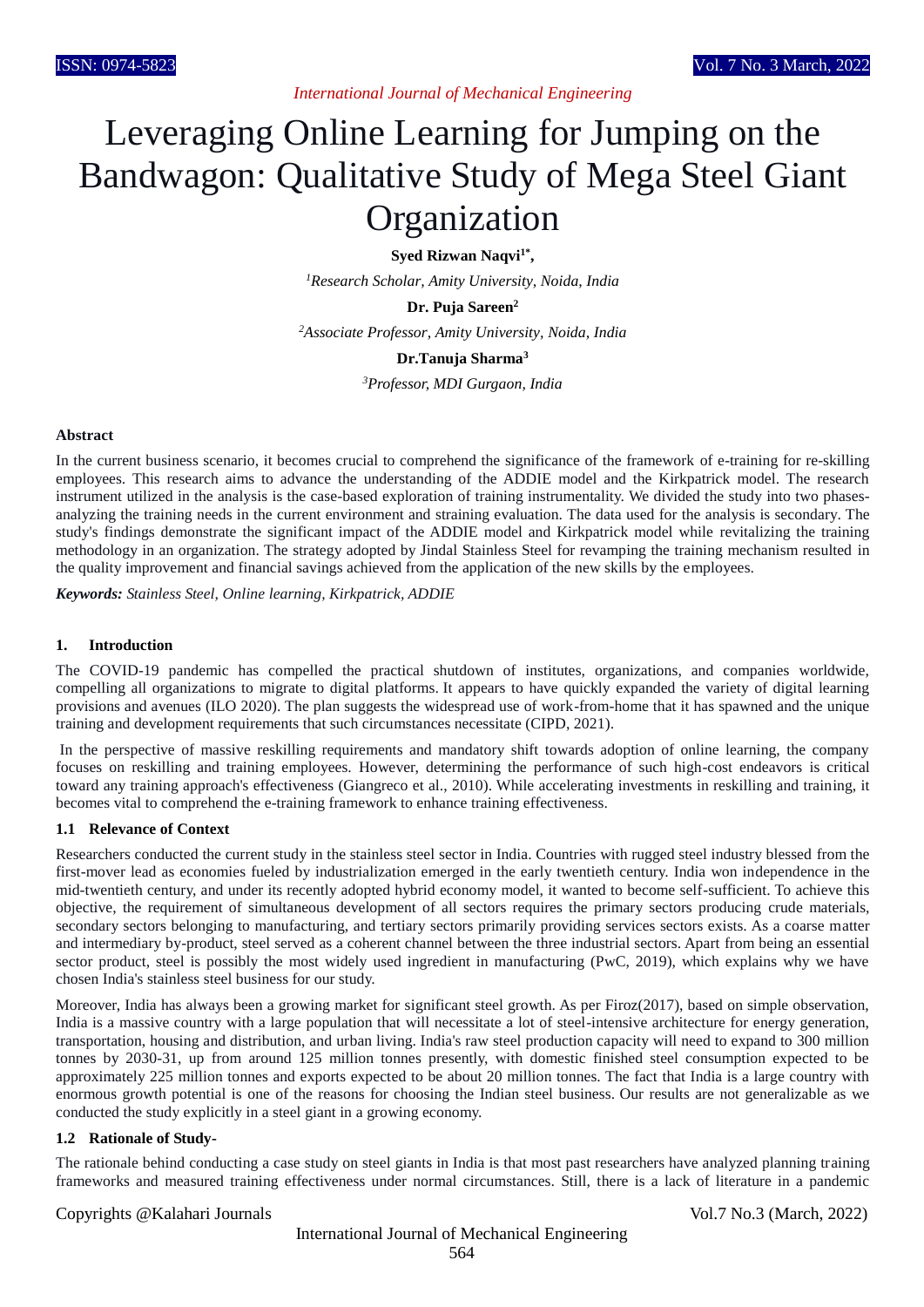situation. Businesses have responded to the COVID-19 crisis in various ways, ranging from actions that demonstrate a principled approach to the workforce based on an understanding of the value of human capital to activities that demonstrate the pitfalls of failing to prioritize workforce considerations properly. Adopting digital technologies is the best solution for organizations in the current COVID scenario because of its well-established rules for remote working and the expanding demand for digital collaboration tools and technologies to facilitate remote working. Hence, organizations need to plan training mechanisms while adopting digital technologies. The technology sector is supposed to be well-placed to tackle the challenges of COVID-19 ("Accenture," 2020). We have chosen Steel giant as a case study for their readiness for technology adoption. We found a case study on Steel giants as unique, which will add to the body of knowledge in the existing literature.

Moreover, the goal of this project was to use an instructional design method to create an e-learning package for re-skilling Mega Steel staff using the ADDIE (Analyze, Design, Develop, Implement, and Evaluate) framework and training evaluation through the Kirkpatrick model.

## **1.3 Objective**

By developing a methodology, the researcher hoped to identify a process and contribute to the corpus of study, which L&D professionals can utilize when creating e-learning programmes for their employees in organizations. By re-validating the Kirkpatrick model in training evaluation of online training delivered in emerging organizations, the research presented here fills a gap in the existing HR literature.

Q1. How can the ADDIE process be utilized to help an organization re-skill its employees?

Q2. How can the Kirkpatrick model be used for training evaluation in an organization?

#### **2. Literature Review**

In the late 1980s and early 1990s, computer-based training (CBT) developed, and it was the first kind of electronic education that lays the foundation of today's eLearning (Eger, 2005). The usage of the world wide web and other significant technologies to set up learning programs, deliver training, and govern a programme is known as online learning (Fry, 2001). Efficient online learning proved to result from rigorous instruction planning and design and a systematic strategy for establishing and designing online courses (Branch &Dousay, 2015). To drive the development of e-learning programmes, we employed two frameworks, ADDIE, a framework, and the Kirkpatrick model, to provide tips and methods adopted from talks and interviews with HR officers in Jindal Stainless Steel. Past studies have used the ADDIE model for instructional design and the Kirkpatrick model to evaluate the training outcomes.

#### **2.1 ADDIE model as Training Framework**

Many instructional designers use the shortness of instructional design models to aid in creating effective materials. Educators can utilize the ADDIE Model, the Dick and Carey Model, and Kemp's Instructional Design Model, among many others, to produce instruction directed by a structured approach. On the other hand, previous instructional design methods may become less successful due to new technology, out-of-date learning approaches, and novel methodologies to online learning in institutions and companies (Khodabandelou&Samah, 2012).Based on the ADDIE framework, the instructional design comprises five steps: analysis, design, development, implementation, and evaluation. According to Therefore the present study adopts the model for the current study.

## **2.2 Kirkpatrick Model as Training Evaluation Framework**

Another crucial aspect of using the ADDIE method to build courses is evaluation, which starts in the first stage and remains until the fifth stage (Boulet, 2009).Evaluation refers to 'Any endeavour to acquire information (feedback) on the impacts of a training programme and assess the training's usefulness in light of that information in terms of its potential to offer feedback' (Topno, 2012). Kirkpatrick's evaluation levels consist of four layers: reactions, learning, behaviours, and outcomes (Mowry& Crump, 2013).

#### **3. Research Methods**

## **3.1 Case Study Method**

Research topics, theoretical propositions, units of analysis, logic tying facts to these theoretical premises, and criteria for evaluating these assertions are the five primary components of a case study (Yin, 2014).The current study advises these five constituents to be considered "appropriate."The first component, the "research question," is mentioned in Section 1. The second ingredient, 'theoretical propositions,' is presented in Section 2 and is relevant to the current investigation. The third component, 'unit of analysis,' should correspond to the investigated phenomenon. Researchers have chosen 'organization' as the unit of analysis for our study. We employed the study's specialized methodology to obtain the fourth ingredient, 'logic relating facts to theoretical notions. This strategy entails using data collection techniques to address research questions or theoretical test hypotheses. The fifth component, "criteria for evaluating these claims," will be discussed next.

## Copyrights @Kalahari Journals Vol.7 No.3 (March, 2022)

# International Journal of Mechanical Engineering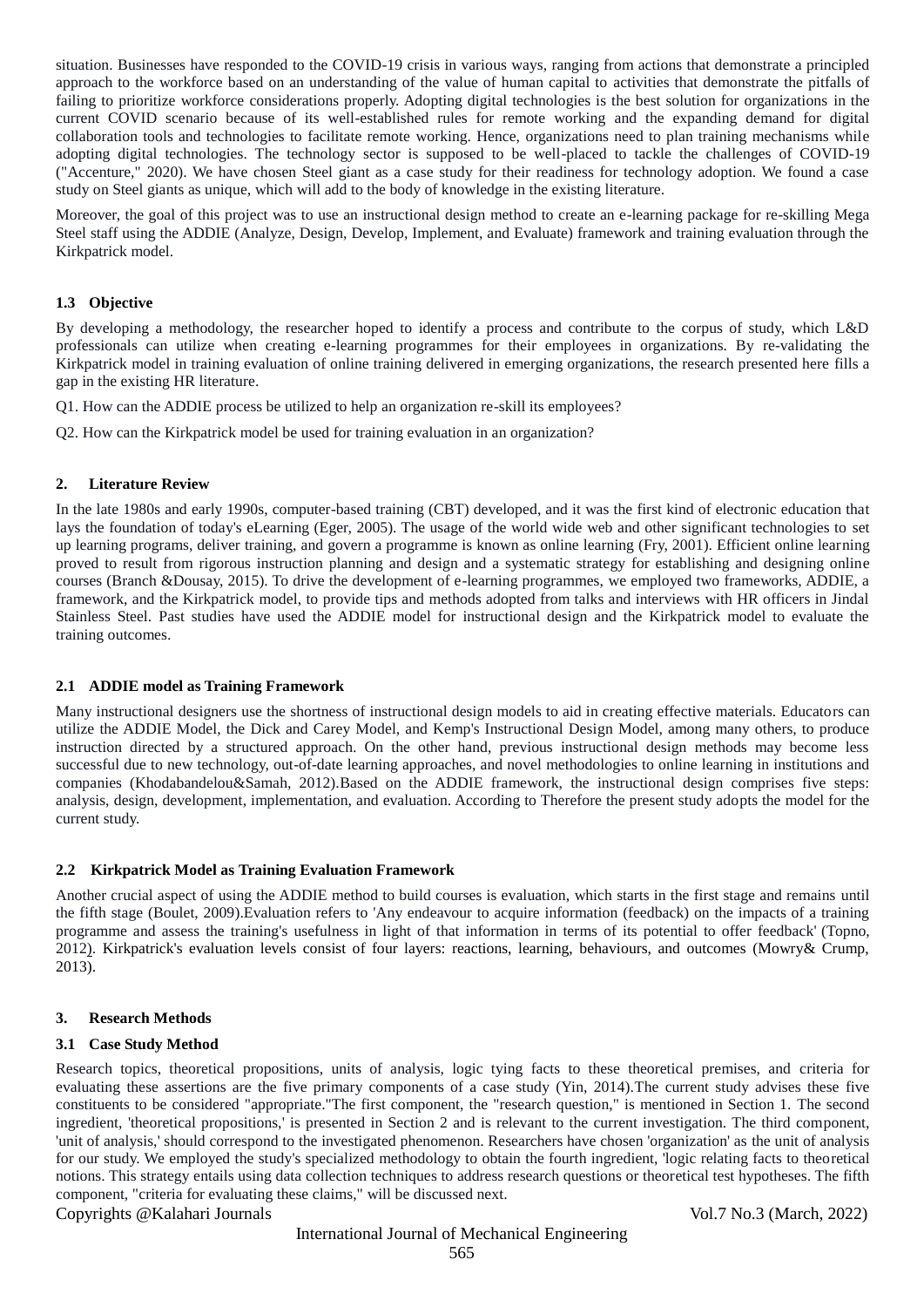## **3.2 Data Collection**

The research is exploratory. The data for this study comes from secondary sources such as the internet, websites, journals, and magazines. For the case study, Jindal Stainless Steel is a legitimate unit of analysis.

## **Context of Study**

Choosing Jindal Steel as a case study was that Jindal Steel's Human Resources department has made learning and development a priority. Jindal Steel tries to improve staff learning capacities by implementing learning programmes to "build a strong learning culture. JSL's growth into a powerful and likable company is due to its high-performing personnel. Although we conducted the study in Jindal Stainless Steel, the same applies to any organization with a motive to create a strong learning culture. Jindal Stainless Steel was an excellent example of a movement in the emphasis placed on human capital, moving away from jobs and employees and toward work, skills, and people. Jindal Stainless Steel is a leader in human capital decision-making. We have chosen Jindal Stainless Steel as a case study for these reasons.

## **4. Empirical Data and Analysis**

After obtaining data from the literature, we built the case study on Jindal Stainless Steel as the unit of analysis in this case study. We learned a lot about the organization's experiences with e-learning technology adoption.

## **4.1 Background**

Jindal Stainless is India's leading stainless steel producer, with a market capitalization of \$3.2 billion and 15,000 people worldwide. Shri O.P Jindal created Jindal Stainless in 1970, and it is one of India's most extensive stainless steel corporations and one of the world's top ten stainless steel organizations. The magnitude of their activities shapes their legitimacy and reputation and their desire to innovate and improve people's lives. The Jindal Stainless Group produces 1.9 million tonnes of crude steel per year and revenue of 2.70 billion dollars (as of March 31, 2021).

Jindal Stainless has recently hired Mr.Nitin Thakur, a Learning and Development (L&D) expert, to lead the company's L&D operation on February 18, 2020 (BW Online Bureau, 2020).

Mr. Thakur, a Harvard alumnus with more than 19 years of Leadership Development and Talent Management experience, will organize and spearhead the Corporation's leadership development initiatives. As Jindal Stainless Steel (JSL), a well-known name in India's steel-manufacturing business, was redesigning its learning function to prepare its employees for the future better. Thakur's hiring is crucial since learning and re-skilling will be a primary priority for JSL's people and workspace in 2020. What implication Thakur can have on the steel titan's L&D programme will be closely observed in this regard. The major challenge found by Mr. Thakur was to develop a better learning culture and employee growth in the primary steel giant. Above all, the firm was migrating all processes to meet the COVID-19 restrictions.

## **4.2 Findings**

According to Nitin Thakur, JSL's head of learning, the organization has been developing skills for staff at all levels and systems. JSL recently analyzed specific primary training and skill development areas at the organizational and functional stages to prepare its staff with future capabilities via various learning initiatives. However, L&D professionals told employees about effortless training areas like joining a zoom call to improve employee perception of online learning (DigitalHRNews Network). L&D professionals explained the creation of a learning module with corresponding short elements filled with meaningfulness and fun to enhance the employees' perception of inadequate online training.

## 4.2.1**Analyse Phase**

JSL started the learning enhancement journey by aligning the learning modules to the current business needs. Therefore organization began by analyzing and assessing role-specific learning needs, individual development needs, and company-wide business needs.

Thakur explained in an interview delivered to Kashyap, a writer in HR Katha, on September 15, 2021, about gathering information in various ways by the L&D team. Each individual has particular critical and emerging role-specific learning demands. Thakur found HoDs (Heads of Department) the perfect individuals to talk to predict the future capabilities of the current workforce needed in the future. Thakur consulted the company's HoDs on industry trends, including the business direction and futuristic skills required for workers to remain relevant. Earlier, JSL used the performance appraisal method to analyze learning needs, followed by a discussion on ordinary behavioural skills and other generic abilities. In the perspective of current L&D challenges, Thakur started applying a variety of technology tools to assess current skill requirements for a specific function following worldwide standards. As a result, JSL's L&D team gathered data on impending learning requirements for each of the company's HoDs separately. In this way, the team was able to assess the learning requirements of each function in this manner. For example, in the customer service position, the individual should be able to manage inquiries and be able to serve as the customer's single point of contact, capable of addressing any difficulties, a true trouble-shooter.

Another example is the HR function of data governance as one of the top competencies needed or required. Thakur took advantage of e-technologies for assessing role-specific needs. JSL employed an AI crawler technology given by one of their learning

## Copyrights @Kalahari Journals Vol.7 No.3 (March, 2022)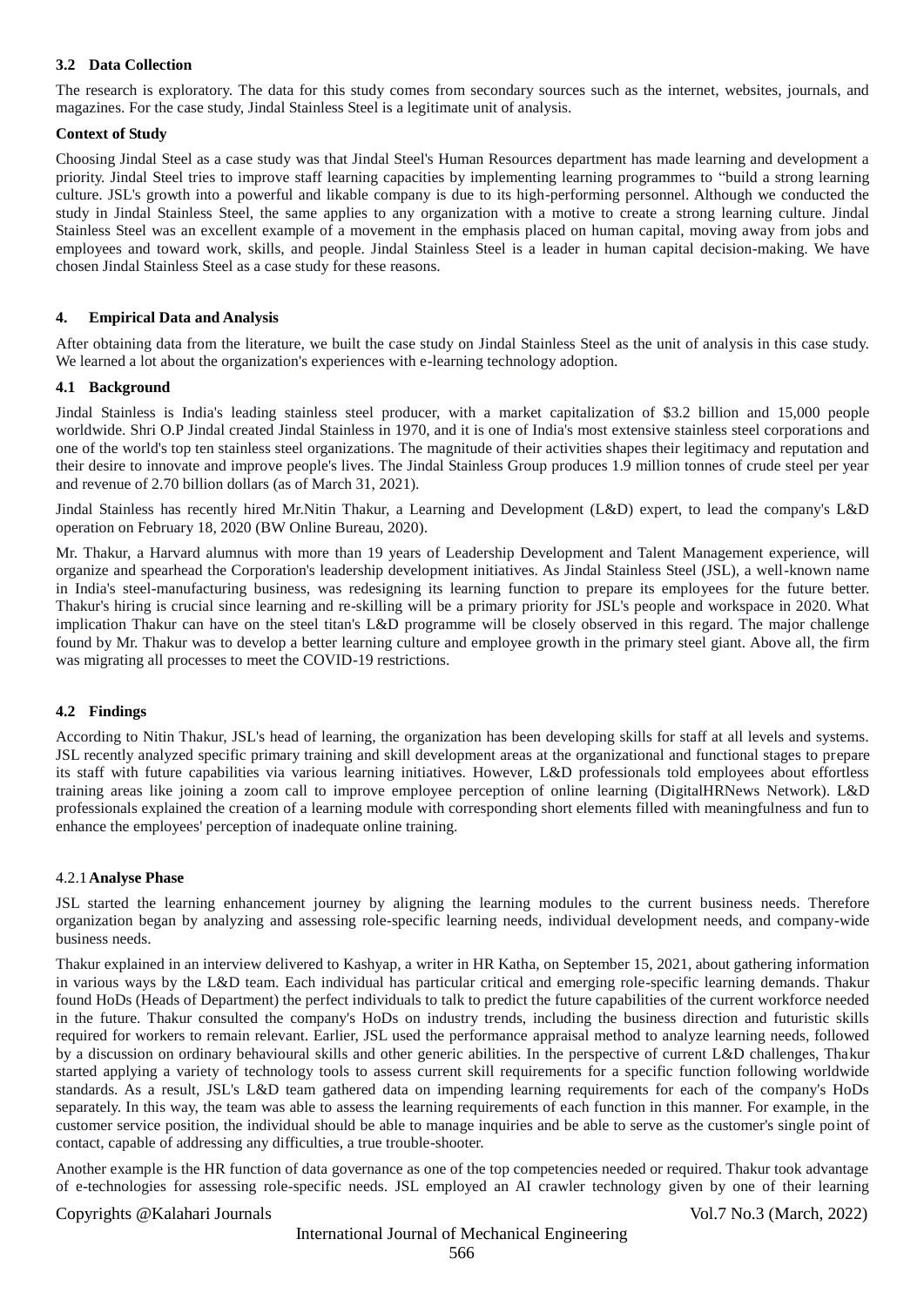providers to analyze the learning needs for each job role individually, aligning the competencies worldwide with the role's present KRA.After prolonged discussion with HoDs and digital technology tools, JSL came out with a significant gap in several vital skills to maintain its employees and business competitiveness in the present and future.

## **Key Skills**

After careful analysis of training needs, JSL started focusing on essential skills, including advanced Excel, SAP, data analytics, strategic thinking, and subject expertise, which Thakur discusses with HR Katha.

Thakur gives examples of many functions lacking in topic expertise, such as corporate communication, where website management was one of the primary talents required. Another example he gives is the supply chain, where contract management has evolved as a skill that could benefit from more attention.

Thakur identified cross-skilling as a critical talent to be acquired by the employees at the organizational level. With the enhanced learning portfolio, employees are also becoming cross-skilled in numerous areas outside of their primary talents critical at the corporate level. "Cross-skilling will become more important because organizations will require a backup for each person, and enterprises will operate with fewer employees to achieve cost efficiency," Thakur says."After gathering all of these data points, we saw that the skills that emerged as the company's learning needs not considered earlier," Thakur says.

## 4.2.2**Design and Development Phase -**

Before proceeding to the design and development phase, JSL took extra care of the analysis phase. Since development becomes easy if we correctly complete analysis and design phases. The design phase covers learning goals, tasks, materials, preparation of learning module, and selection of media through a design document that acted as a template for setting up the training programme (Patel et al., 2018).In the third step, the instructional designers combine technological tools with the educational context and procedure. The programme designer received the validated design document during the development phase and utilized scripting tool software to produce multimedia e-learning modules following the design document.

#### 4.2.3 **Implementation phase -**

For usability testing, L&D professionals deployed e-learning modules to the learning management system (LMS) throughout the deployment phase. Following the pandemic, JSL moved all of its training online and certified all its teachers to lead virtual sessions. JSL being a manufacturing industry, the adoption was not easy as people were unfamiliar with Zoom, Google hangouts, or any other online communication tool. The majority of the company's learning content is bite-sized, and 70% of it involves experiential learning.

#### 4.2.4**Evaluation Phase -**

In the ADDIE process, we used qualitative formative and summative evaluation methodologies. When the employees have completed the learning subject, they practice it by working on real-world projects. They will be able to retain more information this way."We started breaking down our employees' learning experiences into tiny adventures," Thakur says, describing how JSL utilizes mobile learning resources and gamifying its learning experience. The organization uses the Kirkpatrick model to measure the learning outcomes of each learning intervention, which comprises four levels of measurement.

4.2.4.1 **Reaction level** -The first level is the reaction level, which includes questions about content, involvement, and facilitators.

4.2.4.2 **Learning Level-**At the second level, the corporation uses pre-test scores, on-the-job assessments, and supervisor reports to determine the difference between before and after the training.

4.2.4.3 **Behaviour Level-**The team evaluates how employees use newly acquired abilities at the third level, using peer feedback, customer feedback, self-assessment surveys, and supervisors' reports.

4.2.4.4 **Results Level-**Finally, the final report is created through an action learning project that asks all participants to apply their newly gained skills and behaviours to a real-world assignment.

At this stage, L&D professionals evaluated the learning's business outcomes. In reality, JSL has digitized learning outcome monitoring, allowing participants to update their action learning reports using software that tracks each employee's progress. The company can assess the financial outcomes of continual learning through action-learning projects. "The level of the quality improvement measures the efficacy and the cost savings realized as a result of the employees' application of new abilities," Thakur explains.

JSL has managed to save Rs 500 crore so far and counting.

## **5. Results**

JSL is maximizing the potential of technology and digitization to fulfill its learning goals, having launched on this road to create a culture of continuous learning. "We don't start learning initiatives if we can't quantify the impact," Thakur confesses. The annual report of JSL 2020-21 improved employees' competency programmes by targeting Learning & Development based on needs assessment and meeting behavioural compliance, employee wellness demands, and functional and operational excellence. Through the online AROHAN – Capability Development Portal, all SMS workers, and supervisors completed their knowledge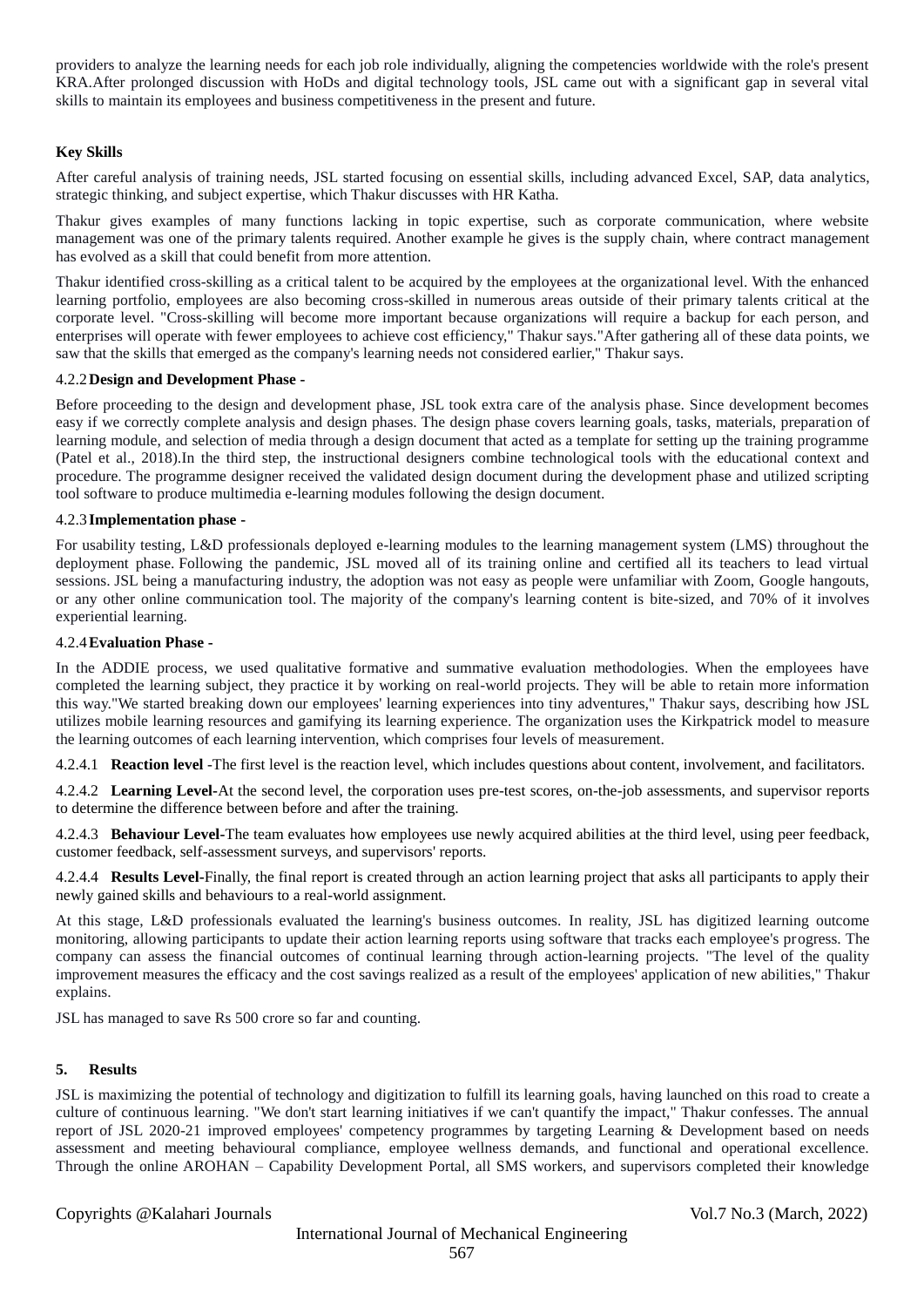examinations, and skill evaluations have begun. In FY 2020-21, JSL received the most significant number of kaizen ever, totaling 900.Annual report 2020-21.

#### **6. Discussion**

Our experience with this study yielded some takeaways and suggestions for execution for researchers and practitioners. The ADDIE model's analytical phase, which occurs early in the training development process, necessitates an examination of multistakeholder demands and circumstances. To formulate and strengthen the training's ecological validity, we suggest examining and involving ultimate users and beneficiaries. Furthermore, using the Kirkpatrick model to evaluate training mechanisms allowed us to assess training effectiveness and plan future implementation tactics. With digital technologies, L&D professionals deployed the ADDIE and Kirkpatrick models as complementary approaches in the renewal of learning processes (Patel et al., 2018).

The formulation of explicit and measurable learning objectives was critical during the design phase, as it aided in the emphasis and assessment of skill and knowledge acquisition. The clarity in learning objectives is vital for the ultimate product's practicality and usage.

## **7. Conclusion**

The current study successfully demonstrates applying the ADDIE framework and the Kirkpatrick model in organizational training. This strategy supports the translation of knowledge into practice that considers the learner's context and leverages technology for a broader reach and potential approaches for workforce development and re-skilling (Chambers et al., 2016).

#### **Bibliography**

- [1] Accenture (2020, April 8) COVID-19: Mitigating the impact in the High Tech industry. Available at <https://www.accenture.com/in-en/insights> /high-tech/coronavirus-mitigating-impacts-high-tech
- [2] Boulet, G. (2009). Rapid prototyping: An efficient way to collaboratively design and develop e-learning content. Retrieved from http://www.guyboulet.net/ site/docs/ Rapid\_prototyping.pdf
- [3] Branch, R. M., &Dousay, T. A. (2015). Survey of instructional development models (5th Ed.). Association for Educational Communications and Technology.https:// aect.org/ docs/SurveyofInstructionalDesignModels.pdf?pdf=SurveyofInstructionalDesignModels
- [4] BW Online Bureau (2020, Feb 18). Jindal Stainless Appoints Nitin Thakur As New L&D Head. Available at http://bwpeople.businessworld.in/article/Jindal-Stainless-Appoints-Nitin-Thakur-As-New-L-D-Head-/18-02-2020-184421/
- [5] Chambers DA, Feero WG, Khoury MJ. (2016). Convergence of implementation science, precision medicine, and the learning health care system: a new model for biomedical research. JAMA (2016) 315(18):1941–2. doi:10.1001/ jama.3867
- [6] CIPD. (2021) Digital learning in a post-COVID-19 economy: a literature review. London: Chartered Institute of Personnel and Development. Available at https://www.cipd.co.uk/Images/digital-learning-literature-review-report-2\_tcm18-89290.pdf
- [7] DigitalHR News Network(sep 14, 2021) We redesigned the methodology and got our people trained with online learning: Nitin Thakur, the Head of L&D- Jindal Stainless. Available at https://www.thedigitalhr. com/interviews/we-redesigned-themethodology-and-got-our-people-trained-with-online-learning-nitin-thakur-the-head-of-ld-jindal-stainless/
- [8] Eger, L (2005).Technologievzdělávánídospělých. 1.vyd. Plzeň :Západočeskáuniverzita, 2005. 171s. ISBN: 80-7043-398-1
- [9] Firoz, S.A. (2017, Dec)Opportunities and Challenges of the Indian Steel Industry in the Context of Future Growth. available at https://www.posri.re.kr/files/file\_pdf/59/338/6862/59\_338\_6862\_file\_pdf\_1514350979.pdf, Asian Steel Watch, Vol 4 pp.
- [10] Fry, K. (2001). E-learning markets and providers: Some issues and prospects. Education+ Training, 43(4/5), 233–239. [https://doi.org/10.1108/ EUM0000000005484](https://doi.org/10.1108/%20EUM0000000005484)
- [11] Giangreco, A., Carugati, A., &Sebastiano, A. (2010). Are we doing the right thing? Food for thought ontraining evaluation and its context. Personnel Review, 39(2), 162–177.
- [\[12](https://www.adb.org/publications/covid-19-youth-%20employment-crisis-asia-pacific)] ILO (2020) E-discussion on continuing online learning and skills development in times of the COVID-19crisis.International Labour Organization. Available at https://edmsp1.ilo.org/KSP/en/Details/?dn=EDMSP1\_261026
- [13] Jindal Stainless Steel (2020, Feb 17 )nitin-thakur-joins-jindal-stainless-as-head-of-learning-and-evelopment .Available at <https://www.jindalstainless.com/> press-releases/nitin-thakur-joins-jindal-stainless-as-head-of-learning-and-development/
- [14] Kashyap, K. (2019, June 13).How companies are leveraging technology to build candidate relationship. Available at https://www.hrkatha.com/features/how-companies-are-leveraging-technology-to-build-candidate-relationship/
- [15] Khodabandelou, R., &Samah, S.A. (2012). Instructional design models for online instruction: from the perspective of Iranian higher education. Procedia - Social and Behavioral Sciences, 67, 545-552.
- [16] Lin, A.B., Nadarajah, G., Sharif, M.Y., Bhuiyan, A.B., & Islam, A. (2015). The factors that affect the effectiveness of training: a study at Silterra Malaysia Sdn. Bhd., a semiconductor company in Malaysia. IJMS 22, 33–46.

Copyrights @Kalahari Journals Vol.7 No.3 (March, 2022)